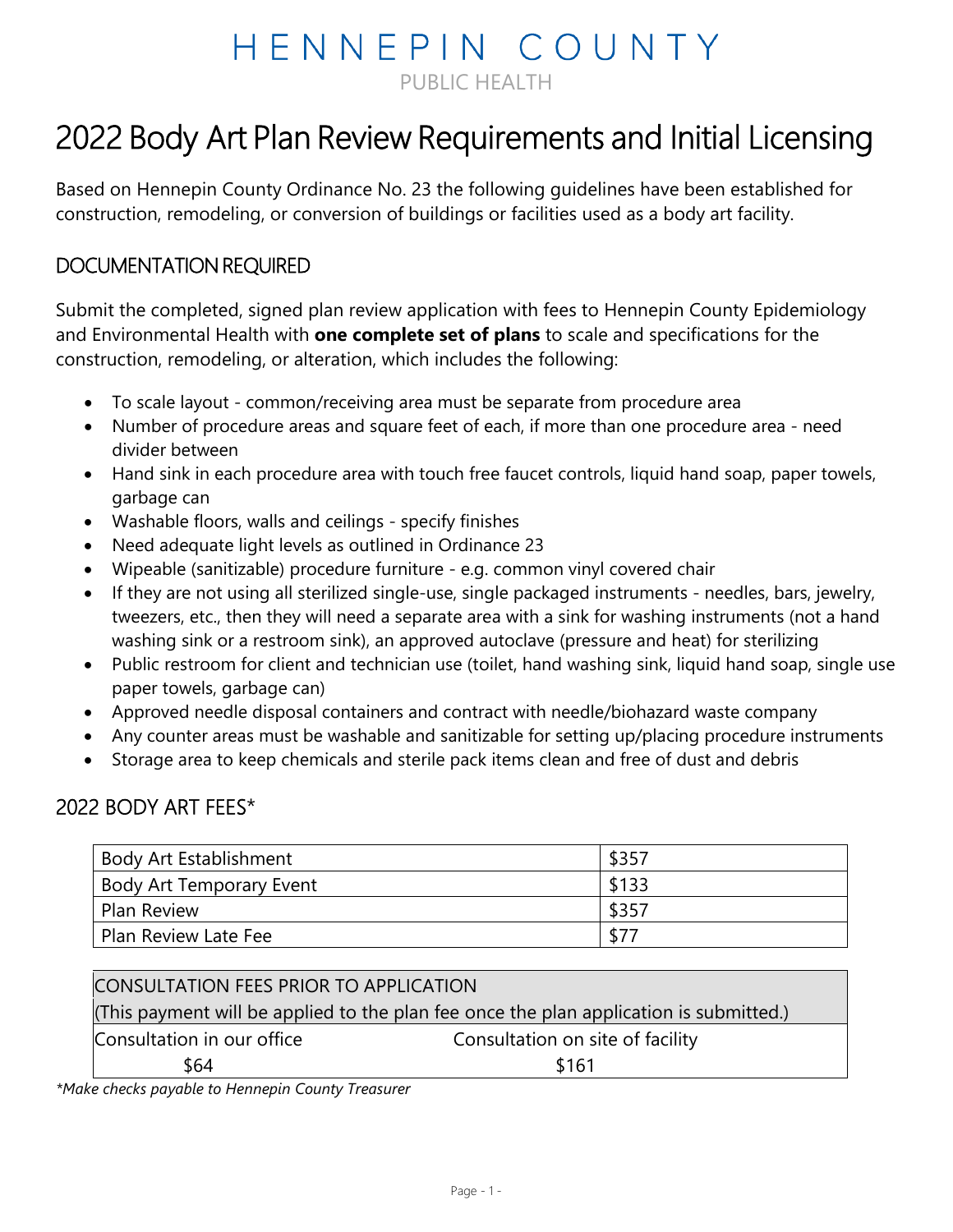Page - 2 -

## Hennepin County is responsible for regulating body art establishments in the following cities:

- Brooklyn Center
- Champlin
- Chanhassen (Hennepin County part only)
- Corcoran
- Crystal
- Dayton
- Deephaven
- Eden Prairie
- Excelsior
- Golden Valley
- Greenfield
- Greenwood
- Hanover
- Hassan
- Hopkins
- Independence
- Long Lake
- Loretto
- Maple Grove
- Maple Plain
- Medicine Lake
- Medina
- Metro Airport
- Minnetonka Beach
- Minnetrista
- Mound
- Orono
- Osseo
- Plymouth
- Robbinsdale
- Rockford (Hennepin County part only)
- Rogers
- St. Anthony
- St. Bonifacious
- St. Louis Park
- Shorewood
- Spring Park
- Tonka Bay
- Wayzata
- Woodland

### **Cities with their own inspections departments:**

- Bloomington 952-948-8700
- Brooklyn Park 763-424-8000
- Edina 952-927-8661
- Minneapolis 612-673-2170
- Minnetonka 952-939-8200
- New Hope 763-531-5100
- Richfield 612-861-9700

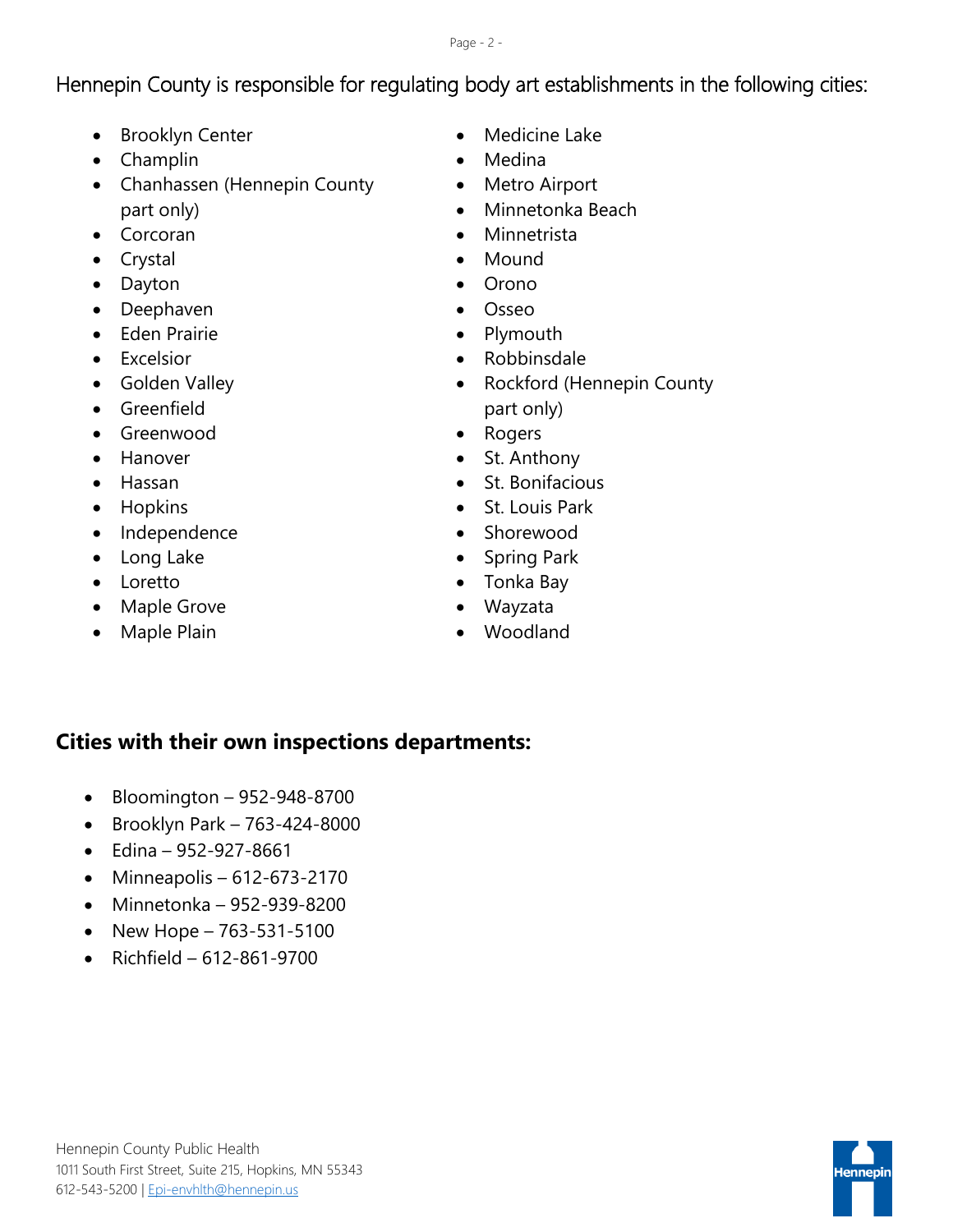Page - 3 -

## 2022 Body Art Plan Review and Initial Licensing Application

Return to:

#### Hennepin County Public Health Department Epidemiology and Environmental Health 1011 First Street South, Suite 215 Hopkins, MN 55343 Phone: (612) 543-5200

#### ESTABLISHMENT INFORMATION

| Establishment Name (this will appear on the license)                                         |                                                                                                           |                    |                         | Phone                           |                            |                                |                      |          |  |
|----------------------------------------------------------------------------------------------|-----------------------------------------------------------------------------------------------------------|--------------------|-------------------------|---------------------------------|----------------------------|--------------------------------|----------------------|----------|--|
|                                                                                              |                                                                                                           |                    |                         |                                 |                            |                                | <b>MN</b>            |          |  |
| Address<br>City                                                                              |                                                                                                           |                    |                         |                                 | State                      | Zip Code                       |                      |          |  |
| <b>OWNER INFORMATION</b>                                                                     |                                                                                                           |                    |                         |                                 |                            |                                |                      |          |  |
|                                                                                              |                                                                                                           |                    |                         |                                 |                            |                                |                      |          |  |
| Owner Name (this will appear on the license)                                                 |                                                                                                           |                    |                         |                                 |                            | Phone                          |                      |          |  |
|                                                                                              |                                                                                                           |                    |                         |                                 |                            |                                |                      |          |  |
|                                                                                              | Address (all correspondence will be sent to this address)                                                 |                    |                         | City                            |                            |                                | State                | Zip Code |  |
|                                                                                              |                                                                                                           |                    |                         |                                 |                            |                                |                      |          |  |
|                                                                                              | Contact Name (if different than owner)                                                                    |                    |                         |                                 |                            |                                | Email                |          |  |
|                                                                                              |                                                                                                           |                    |                         | <b>OPERATING INFORMATION</b>    |                            |                                |                      |          |  |
| Number of Procedure Areas:                                                                   |                                                                                                           |                    |                         |                                 |                            | Number of Technicians:         |                      |          |  |
|                                                                                              |                                                                                                           |                    |                         | Services (check all that apply) |                            |                                |                      |          |  |
| $\square$ Piercing                                                                           | $\Box$ Tattooing                                                                                          | □ Permanent Makeup |                         | $\Box$ Microblading             |                            | $\Box$ Other:                  |                      |          |  |
|                                                                                              |                                                                                                           |                    |                         | Hours of Operation              |                            |                                |                      |          |  |
| Monday:                                                                                      | Tuesday:                                                                                                  | Wednesday:         |                         | Thursday:                       |                            | Friday:                        | Saturday:<br>Sunday: |          |  |
|                                                                                              |                                                                                                           |                    |                         |                                 |                            |                                |                      |          |  |
| <b>Anticipated Opening Date:</b>                                                             |                                                                                                           |                    |                         |                                 |                            |                                |                      |          |  |
|                                                                                              | *Starting construction without approval from the Health Authority will result in DOUBLE plan review fees. |                    |                         |                                 |                            |                                |                      |          |  |
|                                                                                              |                                                                                                           |                    |                         | <b>SUBMISSION CHECKLIST</b>     |                            |                                |                      |          |  |
| $\square$ Plan (including to scale layout)                                                   |                                                                                                           |                    | □ Completed Application |                                 |                            | $\square$ \$714.00 (payable to |                      |          |  |
|                                                                                              | □ Approved Bloodborne Pathogen Certification<br>□ Post Procedure Care Instructions                        |                    |                         |                                 | Hennepin County Treasurer) |                                |                      |          |  |
| □ MDH Body Art Technician License<br>□ Consent/Release Form<br>□ Client Medical History Form |                                                                                                           |                    |                         |                                 |                            |                                |                      |          |  |
| <b>APPLICANT / CONTACT INFORMATION</b>                                                       |                                                                                                           |                    |                         |                                 |                            |                                |                      |          |  |
| Signature:                                                                                   |                                                                                                           |                    |                         | Date:                           |                            |                                |                      |          |  |
|                                                                                              |                                                                                                           |                    |                         | Please PRINT the following:     |                            |                                |                      |          |  |
| Name:                                                                                        |                                                                                                           |                    |                         |                                 |                            |                                | Phone:               |          |  |
| Email:                                                                                       |                                                                                                           |                    |                         |                                 |                            |                                |                      |          |  |
| Hennepin County Public Health                                                                |                                                                                                           |                    |                         |                                 |                            |                                |                      |          |  |

1011 South First Street, Suite 215, Hopkins, MN 55343 612-543-5200 | [Epi-envhlth@hennepin.us](mailto:Epi-envhlth@hennepin.us)

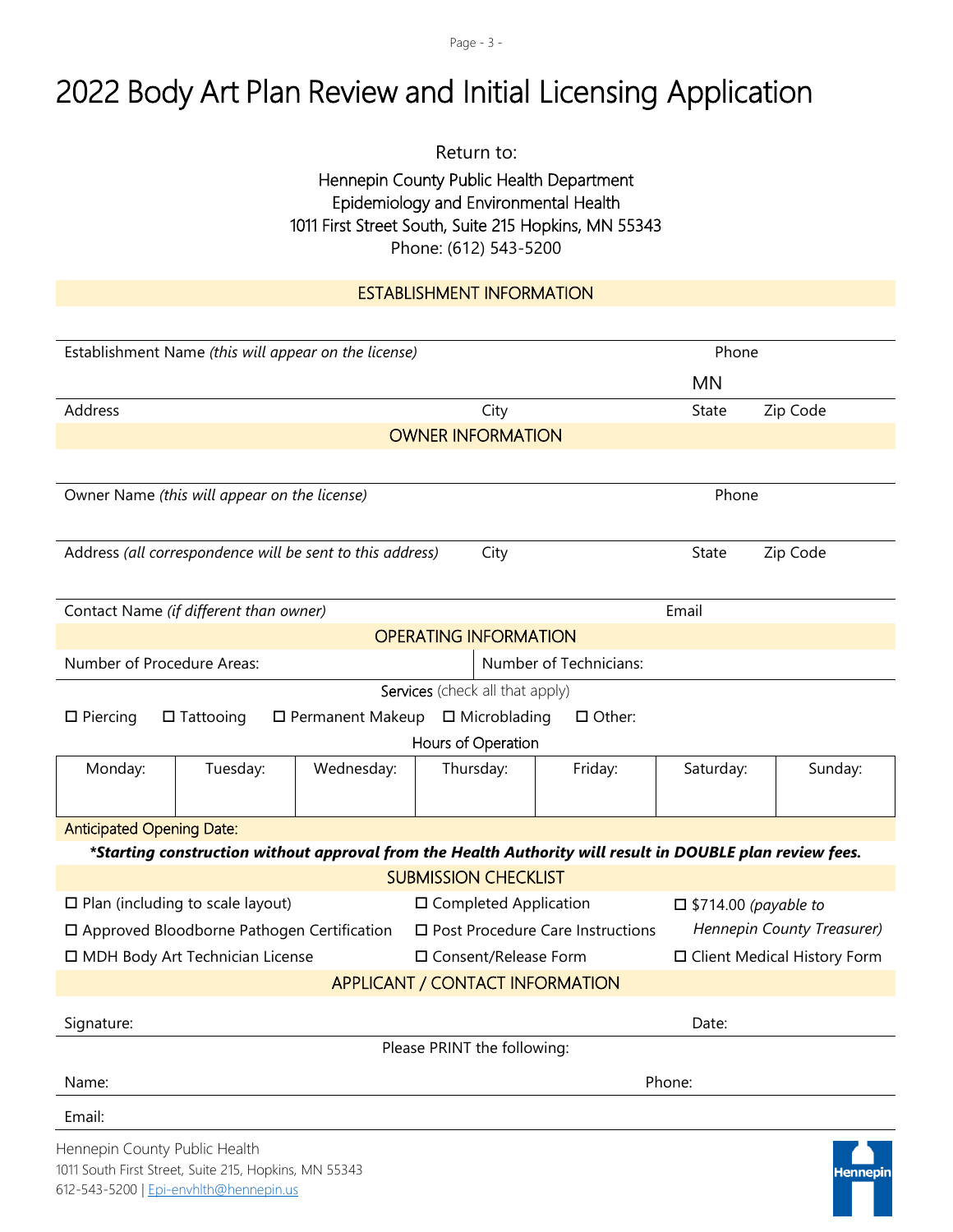| <b>Surface Finish Details Schedule</b> |        |          |       |         |          |  |  |
|----------------------------------------|--------|----------|-------|---------|----------|--|--|
| Room / Area                            | Floors | Basecove | Walls | Ceiling | Lighting |  |  |
| Artist Area                            |        |          |       |         |          |  |  |
| Storage Room                           |        |          |       |         |          |  |  |
| Toilet Room                            |        |          |       |         |          |  |  |
| Sterilization Room                     |        |          |       |         |          |  |  |
| Other                                  |        |          |       |         |          |  |  |
|                                        |        |          |       |         |          |  |  |
|                                        |        |          |       |         |          |  |  |
|                                        |        |          |       |         |          |  |  |
|                                        |        |          |       |         |          |  |  |

| Equipment Schedule |             |              |         |  |  |  |  |
|--------------------|-------------|--------------|---------|--|--|--|--|
| Item $#$           | Description | Manufacturer | Model # |  |  |  |  |
|                    |             |              |         |  |  |  |  |
|                    |             |              |         |  |  |  |  |
|                    |             |              |         |  |  |  |  |
|                    |             |              |         |  |  |  |  |
|                    |             |              |         |  |  |  |  |
|                    |             |              |         |  |  |  |  |
|                    |             |              |         |  |  |  |  |
|                    |             |              |         |  |  |  |  |
|                    |             |              |         |  |  |  |  |
|                    |             |              |         |  |  |  |  |
|                    |             |              |         |  |  |  |  |
|                    |             |              |         |  |  |  |  |
|                    |             |              |         |  |  |  |  |
|                    |             |              |         |  |  |  |  |
|                    |             |              |         |  |  |  |  |
|                    |             |              |         |  |  |  |  |

Provide details regarding the collection (include frequency & collector) of refuse/recyclable handling information: